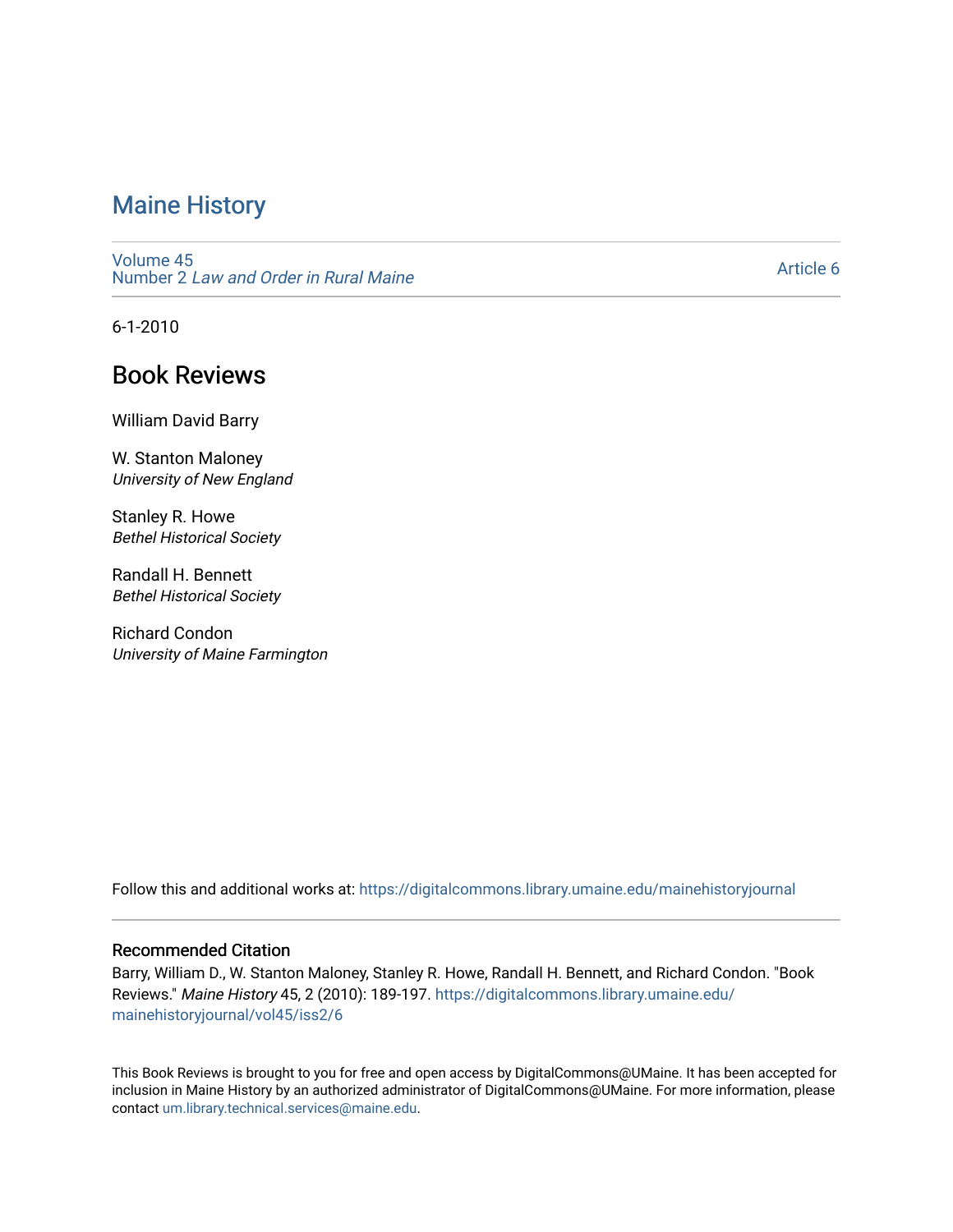# BOOK REVIEWS

*Hardliners: A History of the Emery-Waterhouse Company*. By Edgar Allen Beem and Charles L. Hildreth, Jr. (Portland: Emery-Waterhouse Company, 2007. Pp. 173. Cloth.)

Our understanding of the shaping of the State of Maine is dependant in large measure on the rise and decline or expansion of various business enterprises. *Hardliners: A History of the Emery-Waterhouse Company* is a case in point. There is a tendency among those in the media and those in academia to ignore or politely overlook such a volume. It is reasoned that a book written by, or for the firm it is about is selfserving and therefore not worthy of serious consideration. Arguably it should be covered for that very reason.

In publications like *50 Years a Truckman* by Paul E. Merrill, the reader is given an enthusiastic, detailed account of the founding and establishment of one of Maine's great transport companies. Of course it is self serving (what book isn't?), but it provides dates, scope of operations, and owners' point of view — all things necessary for future scholars to build upon. Equally useful are the pamphlet studies of local businesses published by the Newcomen Society over the last century. The Harvard Business School Press has also clearly seen the wisdom and utility of publishing important entrepreneurial books, including Leon Gorman's deep-dish *L.L. Bean: The Making of an American Icon* (reviewed below).

Emery-Waterhouse is by no means a household name like L.L. Bean, nor even so well known in southern Maine as Merrill Transportation, but it is a survivor. For natives, the name has an antique ring, although most would be surprised that at the time of this printing the nation's oldest hardware distributor had projected sales of \$118 million: no Mom and Pop operation this, although it began quite modestly in Portland back in 1842. Those who know city architecture are aware of the Emery Block (bearing the dates 1877 and 1930), on the corner of Portland's Middle and Pearl streets. Most, including this reviewer before reading *Hardliners*, would be hard-pressed to name the current locations of the hardware distributor. More importantly, it is a business people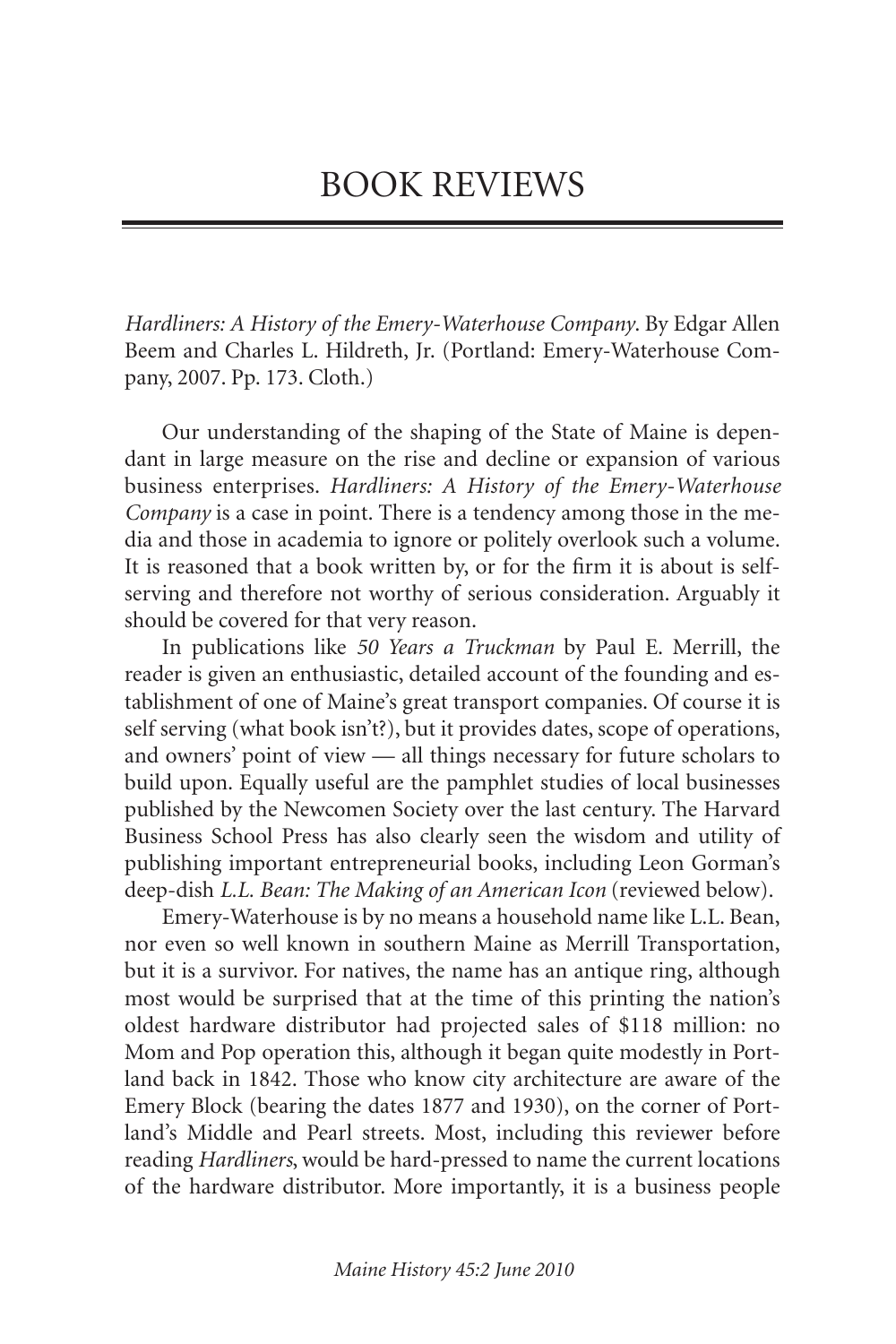know little about — how it functions and the roles it has played in the local, regional and national economy.

What better individuals to explain the company history than Charles H. Hildreth, Jr., who worked his way up through his family's firm and eventually came to run and expand it, and the able writer-journalist and long-time observer of Maine's cultural scene, Edgar Allen Beem. It was Hildreth's idea to create a written company history by organizing a corporate archive, hiring a first-rate researcher and building a contextual history.

The study opens with a portrait of Daniel Freeman Emery (1801- 1891) who founded the company in partnership with Joshua W. Waterhouse. Readers are given the history of the founders and the bustling port, complete with illustrations, maps, documents, bill-heads, and family and company photographs. The book is beautifully designed by Geraldine Millham.

The company was one of many hardware firms in the city. By chance, the Middle Street store survived the Great Fire of 1866, although buildings on either side were reduced to ash. Still, the firm moved to new, larger quarters, and in 1875 historian Edward Elwell called Emery-Waterhouse "the largest in the Hardware line in this city or the State." The Emery family ran the business until the death of Daniel, Jr., in 1929 — the year of the stock market crash. In 1930 the Emery Block burned and was rebuilt. Then in 1933 the new president of the firm, Charles D. Alexander, shot himself and the company was found to be close to insolvency. At this point Charles L. Hildreth (1902-1976), son of a leading local family and graduate of Bowdoin College and Harvard Law School, was talked into buying the firm. For Hildreth it was a way to stay in Maine near his family and turn a fading company around. I will not spoil the book for potential readers, other than to say that this is a minitour of Portland and vicinity from the Great Depression to the present. It is well written and packed with information, and it shows how with thoughtful management a small business survived in a world of big national distributors by finding its own niche. Anyone who dismisses *Hardliners* as an exercise in self-indulgence simply hasn't read the book.

> WILLIAM DAVID BARRY *Portland*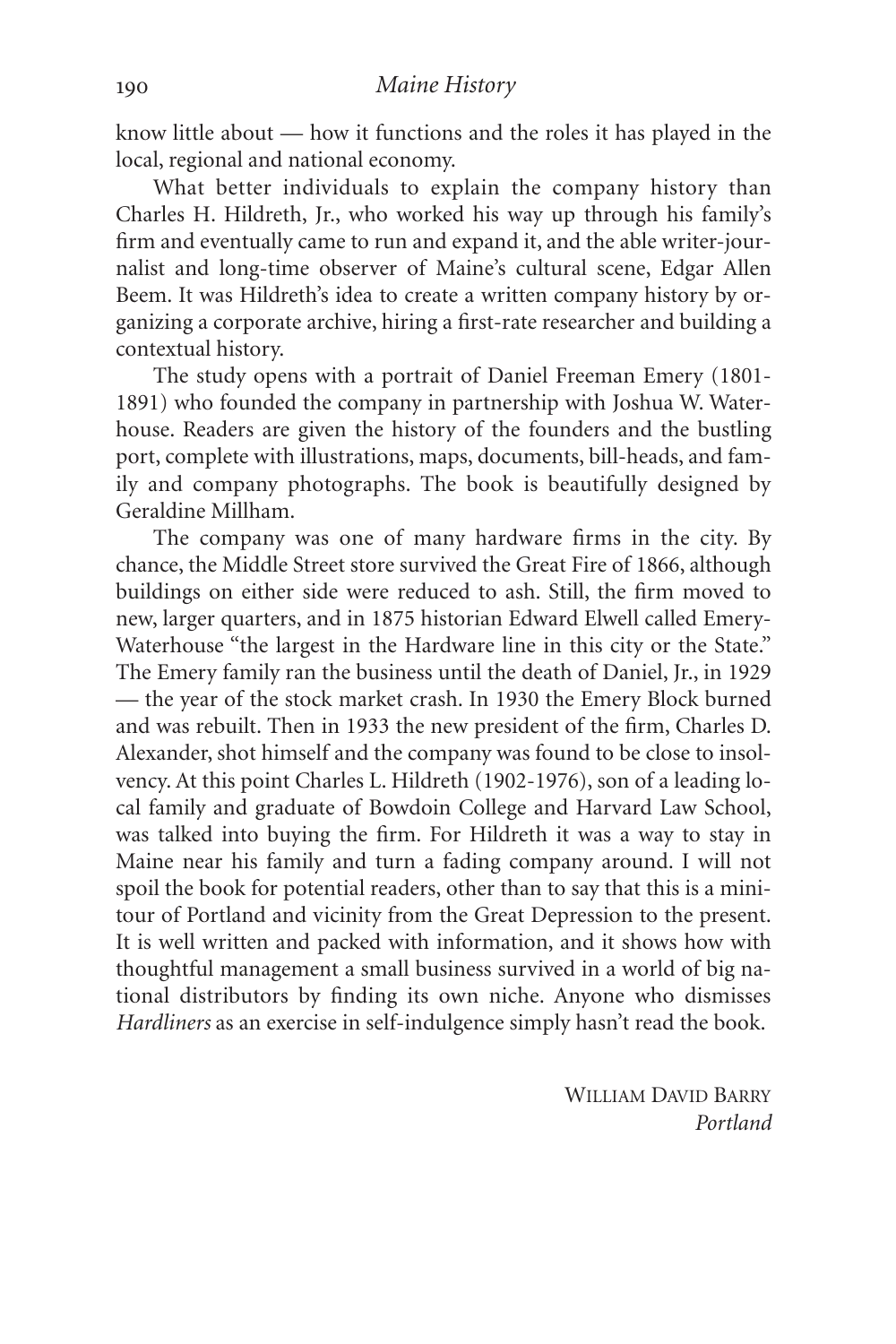*L.L. Bean: The Making of an American Icon.* By Leon Gorman. (Cambridge, Massachusetts: Harvard Business School Press, 2006. Pp. 304. Cloth. \$26.95.)

The L.L. Bean Corporation enjoys a worldwide brand recognition based on outstanding customer service. The corporation also benefitted from numerous articles that reinforced the company's well-earned reputation for good value. Perhaps the author of a 1987 article in *USA Today* did indeed get it right in describing the company as "like family — a mildly eccentric but amiable uncle who lives up in Maine and sends us packages."

In 1960, Leon Leonwood Bean self-published *My Story: The Autobiography of a Down-East Merchant.* The book, a collection of photographs, letters, and text, presented a nostalgic look at the company Bean founded in 1912. The famous L.L. Bean catalog distributed the book. "Sell good merchandise at a reasonable profit, treat your customers as human beings, and they'll always come back for more," was L.L.'s golden rule. In 1912 Bean developed a "new and improved design for a hunting boot with leather upper and a rubber bottom." Bean perfected the boot and added other merchandise, but the company peaked in the mid-thirties and stagnated in the postwar period. In 1960 Leon Gorman, grandson of Leon L. Bean, took over the company, which today sustains annual sales of over \$1.2 billion.

In 2006, at the suggestion of the Harvard Business School, Gorman wrote *L.L. Bean: The Making of an American Icon.* The book provides a candid, behind-the-scenes view of the challenges the company faced and its response. As chairman of the board and former president, Gorman was indeed in a unique position to offer a revealing insight into the evolution of the company between 1960 and 2000. The book is divided into four parts covering the periods 1960 to1967, 1968 to 1975, 1976 to1990, and 1991 to 2000. Each mirrors the different roles Gorman played in the growth of the company, as novice, entrepreneur, professional manager, and strategist.

The book is composed of several stories that reveal the challenges facing the company over this forty-year period, beginning with the author joining the company in 1960. During his early years with the company Gorman was left to his own devices. He learned the business "from the ground up," without benefit of a formal training program. Drawing on modern management techniques, he evolved as a manager and a leader.

On another level the author describes how the corporation responded to fundamental changes in American lifestyles, in the role of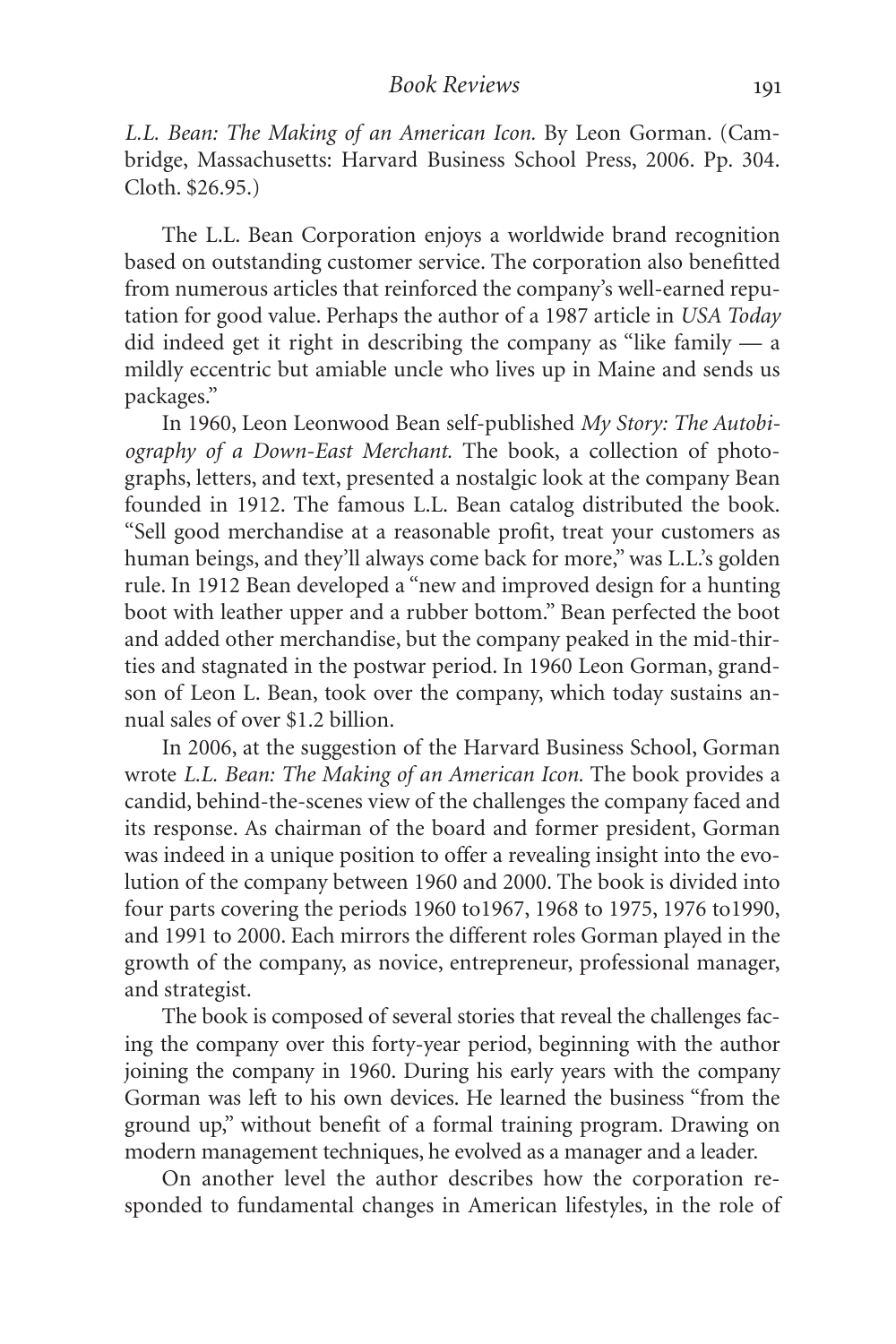### *Maine History*

women, and in new technologies. Throughout the period, the company attempted to balance the almost mystical links with its iconic founder and the changes in market conditions and competition. A special feature that humanizes Gorman and other managers is the use of "offstage callouts": the voices of current and former employees who complement the insights and sentiments of the author.

In 1960 when Leon joined the firm, the company was facing a broad array of problems. Gorman offers an apt description of the situation: the product line was a "hodgepodge"; the catalog print quality and graphics had declined; and the copy was bland and "downright silly." The company had failed to make necessary investments in internal systems, and the employees no longer possessed the outdoor knowledge that had been so important during the early history of the company. According to Gorman, "reading all of our competitor's catalogs made me nervous, given how little the people at L.L. Bean knew about the outdoors or about the outdoors business." However, the L.L. Bean brand and relationship with customers remained strong.

Gorman had a clear vision for L.L. Bean. Equally important was his awareness of what the company was and what it was not: the company sold sports equipment but not sportswear or casual clothing. Gorman launched numerous initiatives to improve operations and expand the catalog business, while at the same time maintaining the company's status as a privately held family enterprise. Gorman clearly understood the inherent risks in pursuing a multi-channel strategy (catalog, retail, and e-commerce) and avoided this until it made sense from a strategic standpoint and the human and financial resources were in place.

Over the forty years of his leadership, Gorman employed a variety of management tools and techniques to improve and strengthen the company. His first efforts were to establish a budget system and implement a formal planning process that improved control and direction. Subsequently he introduced other programs emphasizing quality and strategy. The author provides substantial information about his expectations for these initiatives. However, it is abundantly clear that the heart of the matter was enhancing the performance of the company.

A key feature of the L.L. Bean story is the success the company achieved as a direct result of Gorman's leadership. It is also quite clear that other catalog companies were suffering during this period. The L.L. Bean story will serve the general reader as well as the reader looking for a genuine business success story.

> W. STANTON MALONEY *Professor Emeritus, University of New England*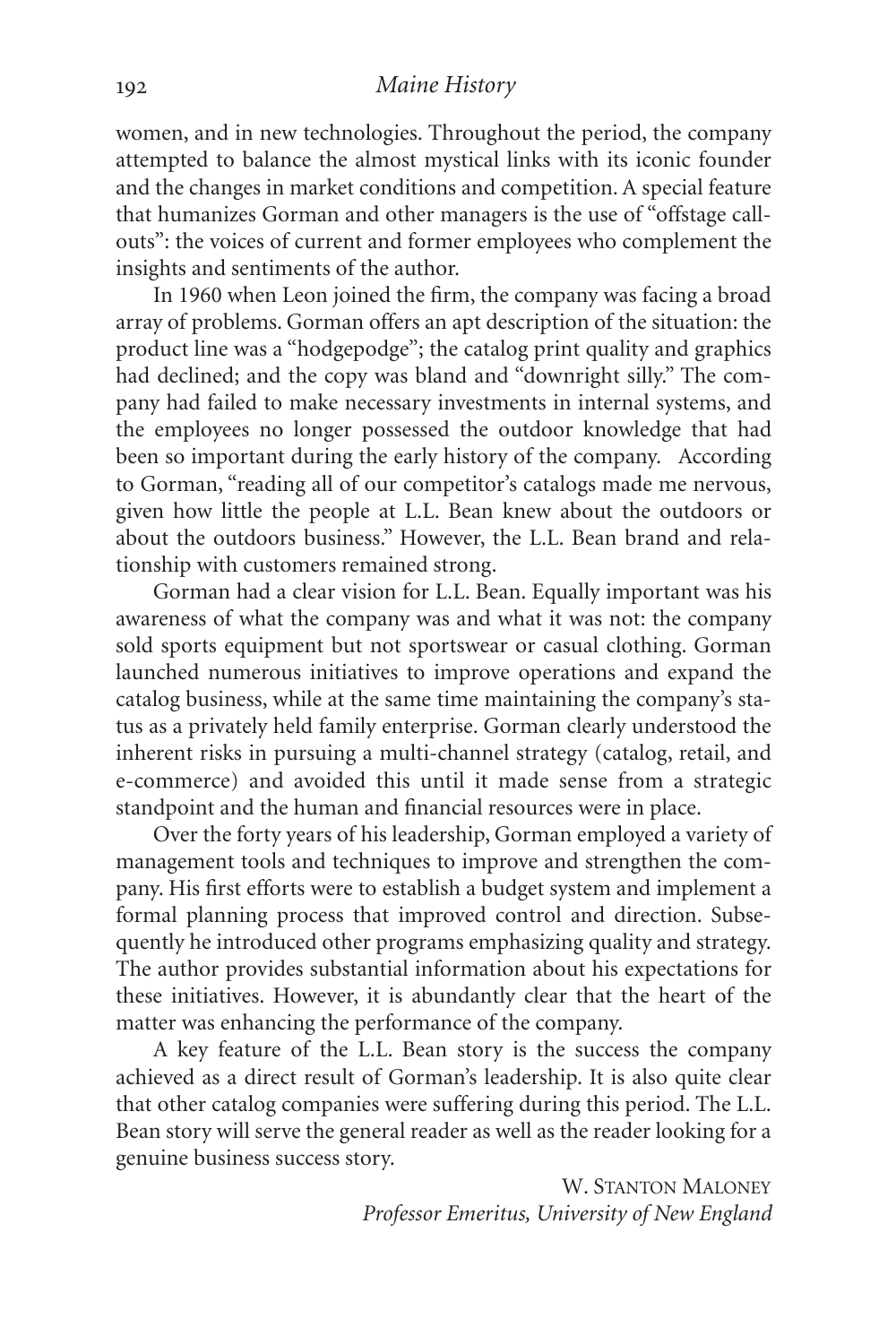#### *Book Reviews*

*Eminent Mainers: Succinct Biographies of Thousands of Amazing Mainers, Mostly Dead and a Few People from Away Who Have Done Something Useful Within the State of Maine*. Compiled by Arthur Douglas Stover. (Gardiner, Maine: Tilbury House, 2006. Pp. 531. Paper. \$20.)

*Maine: Downeast and Different: An Illustrated History*. By Neil Rolde. (Sun Valley, California: American Historical Press, 2006. Pp. 288. Cloth. \$32.95.)

Anyone interested in Maine history should own *Eminent Mainers*, which provides brief biographies of more than 1,500 individuals with Maine connections who have achieved varying degrees of fame for their endeavors either in the state or beyond. Many names are familiar — James G. Blaine, Edmund S. Muskie and Winslow Homer — but others are more obscure. For example, Leonard Atwood, born in Farmington Falls in 1845, built the first oil pipeline in the world. Or consider Eliza Tupper Wilkes, born in Houlton in 1844, who became the nation's first female Unitarian minister. These and many more are brought to light by their inclusion in this easy to use reference work. There are also lists of persons with Maine connections who have served as ambassadors, justices of the Supreme Court, members of the U. S. Senate and House, presidents pro tempore of the U.S. Senate, speakers of the U.S. House of Representatives, governors of states, etc. Also included are recipients of the Medal of Honor and the Pulitzer Prize, as well as those who have been awarded other significant honors. In addition, one can find a listing of Maine birthplaces for those included in this work. Some cautions are in order, however. Many of the entries are inconsistent in regard to the information provided. And all of the entries should be checked against other sources to verify their accuracy. There are also omissions that could have easily been corrected by basic research. Nevertheless, this book provides a beginning for those looking to document Maine's leadership in so many endeavors throughout the nation and the world.

In *Maine: Downeast and Different*, Neil Rolde has ventured again to produce an overview of Maine history in a book dedicated to informing both Mainers and those from "away." He attempts to show how far Maine's roots go back in the nation's historical journey — settled prior to Plymouth and other "early" ventures. These antecedents, and the fact that this part of the New World was in contention for several centuries, leads Rolde to argue that Maine's downeast history is distinctive from those of its sister states. Whether he succeeds in this assertion can be ascertained from the evidence cited in Rolde's ten chapters, but the book,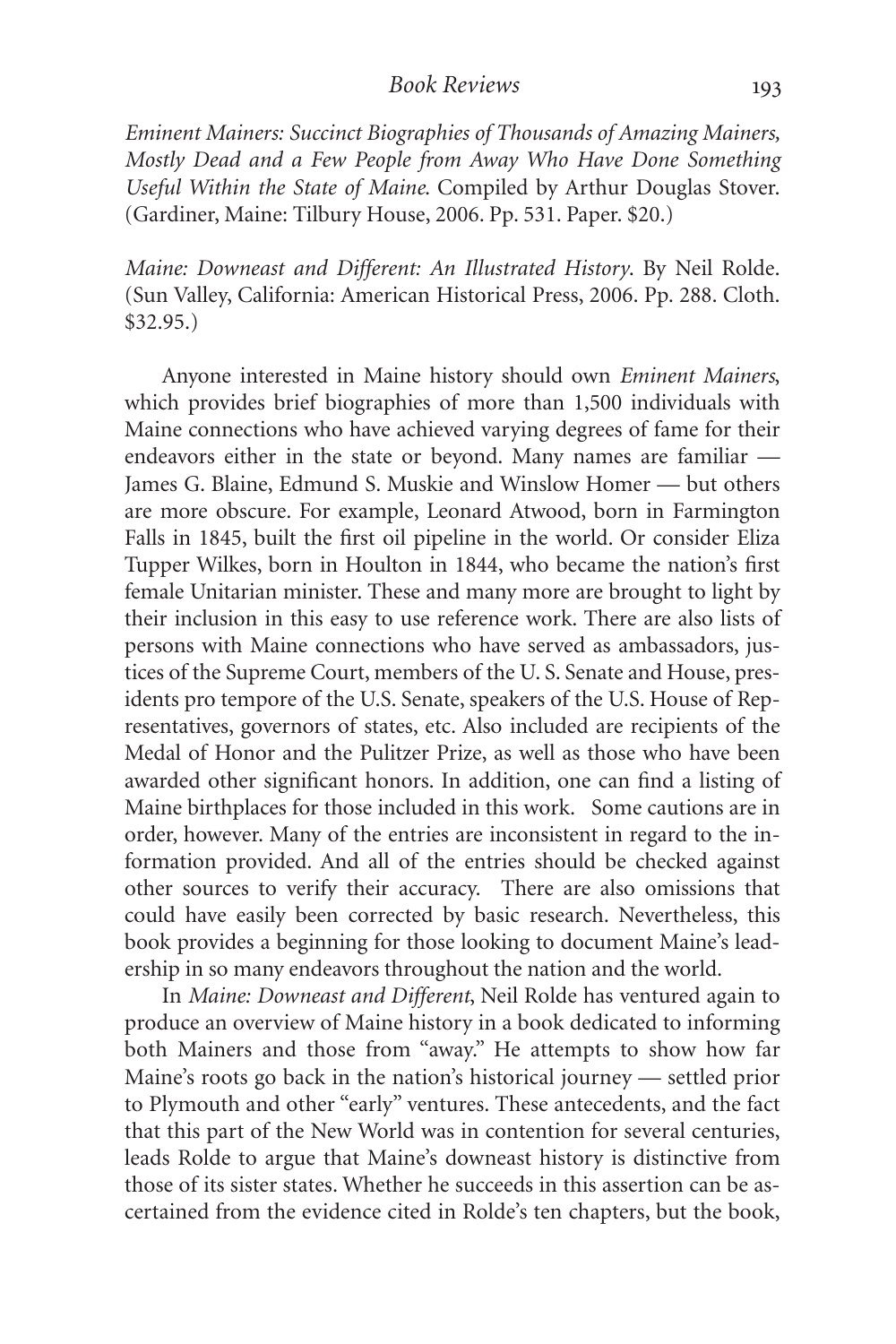which is profusely illustrated with many engaging photographs, provides the reader with the broad outlines and general contours of the state's past. Rolde also includes a brief timeline of Maine history, a useful index, and a limited bibliography.

> STANLEY R. HOWE *Bethel Historical Society*

*The Rangeley and Its Region: The Famous Boat and Lakes of Western Maine*. By Stephen A. Cole. (Gardiner, Maine: Tilbury House Publishers, 2007. Pp. 127. Deluxe Paperback. \$30.)

Nestled into the northwest corner of Maine close to the New Hampshire border, the Rangeley lakes cover more than sixty-four square miles. As early as the 1840s, out-of-state fishermen discovered the lakes' abundant brook and blueback trout and viewed these headwaters of the Androscoggin River more as inland seas than mere lakes. In response to a growing nineteenth-century sporting culture, a distinctive type of boat known for its durability and ease in rowing evolved in the region. Double-ended, lightweight, shapely, and swift, the Rangeley boat — averaging seventeen feet in length — rapidly became *the* boat favored by area guides and their "sports." Stephen A. Cole's book about this namesake icon of the Rangeley region conveys how entwined the boat, people, lakes, the town of Rangeley, and the local economy became over a century.

*The Rangeley and Its Region* takes readers through the "golden age" of trout fishing on these famous lakes and then into a different, but no less significant, era following the introduction of landlocked salmon into these waters by the Oquossoc Angling Association, whose Camp Kennebago (1868), at the junction of the Kennebago River and Oquossoc Stream, still exists today. In fact, the author credits this organization of New York and New England fishermen with creating the prototype of what would become the Rangeley boat. By the 1870s, the bateau-like Umbagog boat and the Indian Rock boat — "lapstraked double-enders with a crude, heavy, beamy quality about them" — had been replaced by the Rangeley, with Luther Tibbetts receiving credit for fashioning the first of this type of craft out of cedar and ash.

A painstaking review of a wide variety of sources provided the au-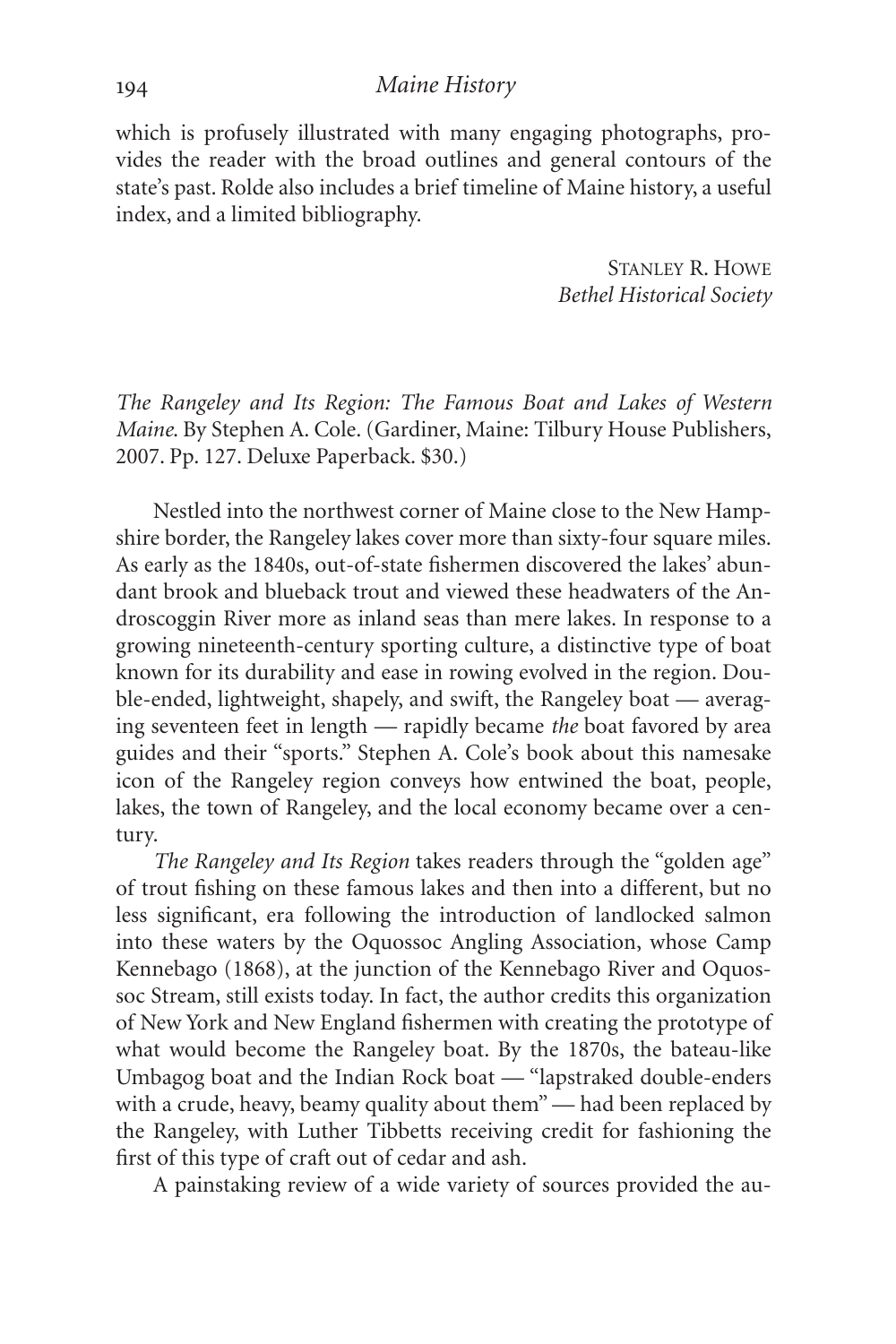thor some fascinating details regarding the handiwork of a score of Rangeley boat builders, among the most prominent of whom were brothers Charles and Thomas Barrett of Weld, Maine. Likewise, the names and activities of many of the guides who made use of the Rangeley boat are included. To round out the story of the unique summer culture that developed in this relatively remote region before World War II, the author delves into the lives of hotel keepers, camp owners, rod builders, and fly tyers. The decline of the Rangeley came after the war when boats of aluminum and fiberglass began to appear. Nevertheless, the Rangeley did not disappear, and well-maintained examples of this hand-crafted boat can still be seen plying the waters in the Rangeley Lakes and beyond.

In a final chapter, the author focuses on the boat-building career of Herb Ellis, the last in the direct line of Rangeley boat builders. In 1938 Ellis purchased the Barretts' shop and continued to produce the wooden boats until 1981. Before his death in 1997, Ellis was interviewed extensively in order to preserve the methods that allowed him to produce fifteen or twenty Rangeleys per annum when "on a dead run." This chapter also contains line drawings and plans for one of Ellis's boats.

The text is complemented by an excellent assortment of photographs, with many images coming from the files of the Rangeley Historical Society and the Maine Historic Preservation Commission. These images document the popularity of the Rangeley boat as it was used for fishing and hunting activities throughout the region. The author also adds a selection of vintage newspaper and magazine advertisements that help capture the flavor of "sporting" on the Rangeley Lakes during the heyday of this famous boat.

*The Rangeley and Its Region* is as well-crafted as the sturdy, highlyfunctional boats that are its subject matter. Anyone with an interest in sportfishing, boatbuilding, guiding, and the mystique of a much-loved sportsmen's paradise in the highlands of western Maine should own this book.

> RANDALL H. BENNETT *Bethel Historical Society*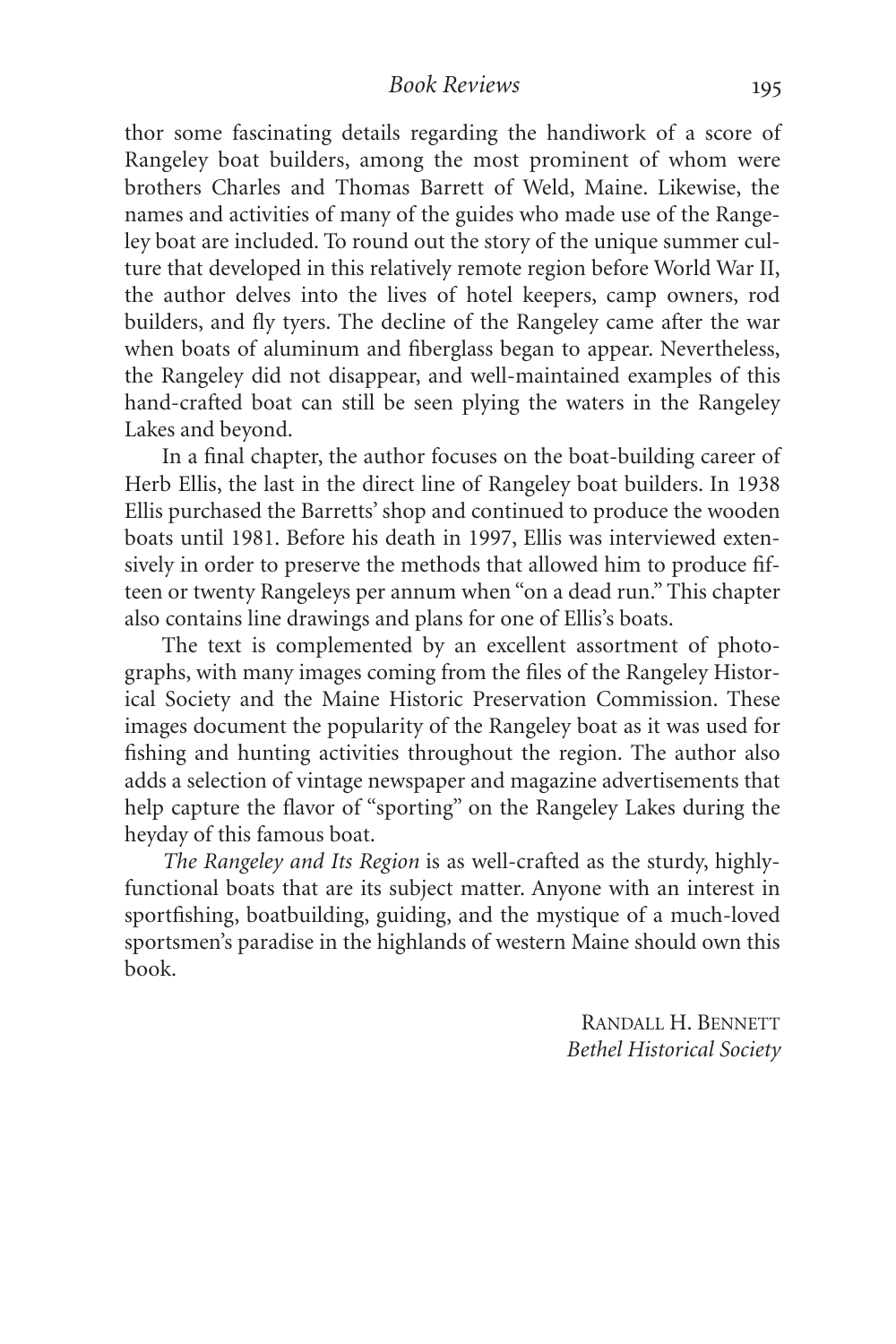*Voyages: A Maine Franco-American Reader.* Edited by Nelson Madore and Barry Rodrigue. (Gardiner, Maine: Tilbury House Publishers, 2007. Pp. 606. Paper. \$30.)

Barry Rodrigue, with co-author Dean Louder, introduces *Voyages* with a masterful *tour d'horizon* called "Renaissance: Franco-Maine in a New Millenium." The editors remind us that French explorers and settlers, beginning with the founding of Ste. Croix Island in 1604, came to Maine before any other Europeans. Four centuries later, the French are Maine's largest ethnic group; moreover, "Maine is arguably — in relative terms — the 'most French' of the United States."

Despite all this, Maine's Franco community underwent decades of economic and social marginalization, discrimination in custom and law, and neglect by Maine's historians. Since the 1960s, however, a multifaceted "renaissance" has gathered strength. Rodrigue summarizes this admirably, but the more than five hundred pages that follow his essay document it. They include historical essays, biographies, autobiographies, novel fragments, poetry, political analyses, songs, and recipes (for tourtiere and ployes). The selections are arranged in a loosely chronological order, with essays on such topics as the seventeenth-century Acadian frontier, eighteenth-century Abenaki-French relationships, and the late nineteenth-century migration to Lewiston leading the way. At the other end are pieces on the Franco-Americans in contemporary Maine politics, modern poems and memoirs, and words and music to a French-language blues song.

Following the text is a major bonus: a forty-page bibliography of valuable French- and English-language sources, including theses, interviews, and internet sites, as well as important but not commonly known books and articles. Two other excellent features are short but informative profiles of each of the contributors and a substantial index. Many well-chosen and well-reproduced illustrations add to the book's value.

All of the seventy-odd selections are worth reading, but here are a few that this reader especially liked. One is an excerpt from *Canuck*, a novel by Camille Lessard-Bissonette written in 1936 for Lewiston's French-language newspaper, *Le Messager*. The section chosen brings the Labranche family from Quebec to Lowell, Massachusetts, and follows them to work in the mills and home to their tiny, dirty apartment. The editors preceded it with an introduction by Linda Pervier, and followed it with an appreciation by Sylvie Charron and Rhea Côté Robbins, which tell us more about the author and the significance of *Canuck*.